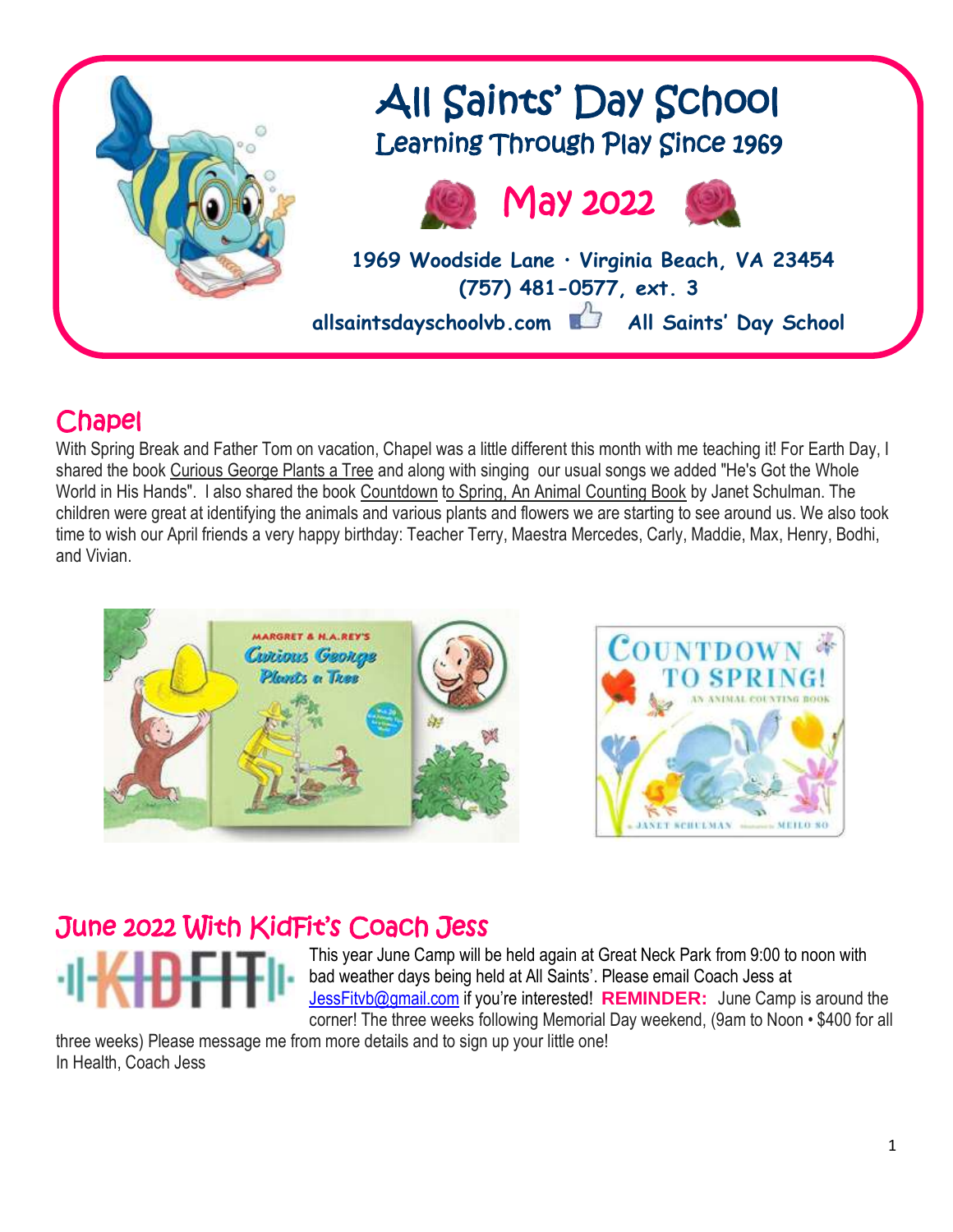## $\times$  *s*  $\otimes$  **From the Classrooms**  $\mathcal{Y} \bullet \mathcal{Z}$

### **Ms. Stephanie & Ms. Leslie**

I I Ļ

This year has flown by! Can't believe it's already May! This month the Sea Otters we're busy learning about birds, the letters R, J, Q and U and enjoyed Easter and Earth Day. We had a super fun Easter egg hunt and party, made "dirt pudding" on Earth Day, and were creative with lots of fun crafts; including a pine cone bird feeder. We celebrated Earth Day by reducing the number of paper towels we use to dry our hands, reusing water bottles to make a jellyfish art project and donating socks to be reused to make dog beds, and recycling the half of the water bottle we did not use for the jellyfish craft. Because Q and U are always together, we held a wedding and reception for the coupled letters. The girls made veils and the boys made bow ties. We all had a great time!







We had a great April! Our Easter celebration was filled with lots of yummy foods, an Easter Egg Hunt, and sharing what the Easter Bunny brought us. We also marble painted a paper Easter Egg. Our letters this month were Bb, Yy and Ii.

The matching sight words were big, you, and I. We starting counting by 5's and continue to review counting by 10's. We Stingrays have been working on writing our names. We have fun practicing them in shaving cream.

For Earth Day we planted seeds. Some of us planted watermelon, cucumbers, daisies, and sunflowers. Then we discussed the life cycle of plants and flowers. We learned how important it is to recycle, keep our energy use down and plant trees. The Stingrays had a great April. We are now looking forward to May.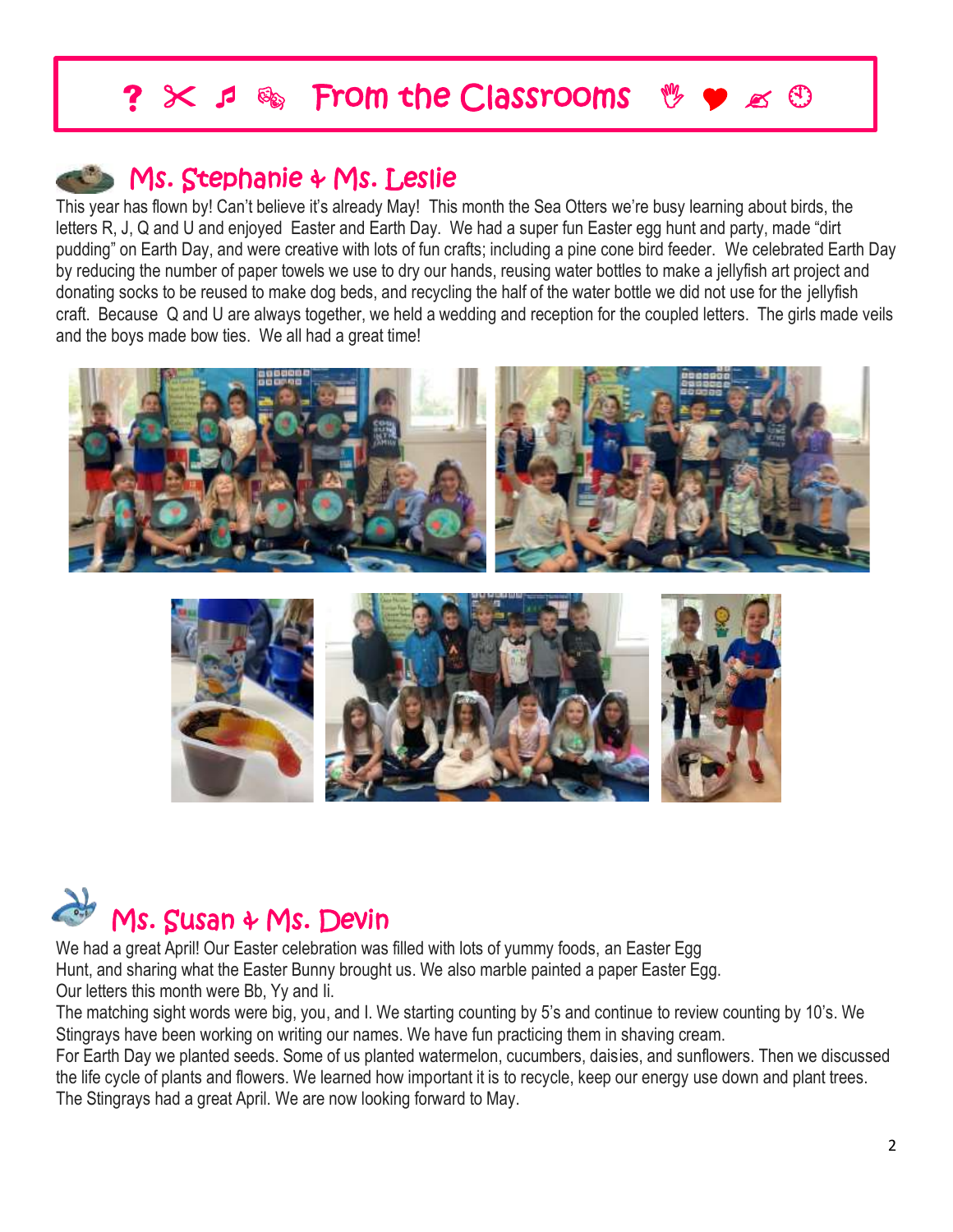

# Ms. Sandra, Ms. Beth, & Ms. Terry

Even though the month of April was abbreviated due to Spring Break, Starfish students were busy as ever. We started the month learning about Easter and the Easter Bunny. The Easter Bunny left us clues throughout the school to help find a special treat, so we went on a scavenger hunt. It ended in our classroom with a basket filled with a golden egg and Easter treats. Our parents sent in an amazing amount of eggs to help make our Easter Egg Hunt a huge success. Students used water colors to paint Easter Eggs, and we sang, "Here Comes Peter Cottontail," each day in class.

When the children arrived back from spring break, we started our unit about insects. The students learned that insects have six legs. We discussed different insects we could see outside, and went on a hunt for them. We found ladybugs, ants, bees, butterflies, and many more. Ladybugs and bees were made using paper plates. We read many books about bugs and played Insect BINGO. The last week of April, we learned about farms and how important they are to our everyday living. We talked about farm animals, fruits and vegetables that are grown on a farm, and what is needed to keep a farm able to survive. We discussed the different names of farms. We learned that apples grow in an orchard, grapes in a vineyard, and oranges in a grove. The students brought in their favorite barnyard animal to share with the class.

Starfish students began to review all the letters of the alphabet, practiced counting to 20, reviewed all the basic shapes and colors throughout the month. It was a short three-week month, but it was filled with a lot of Starfish learning!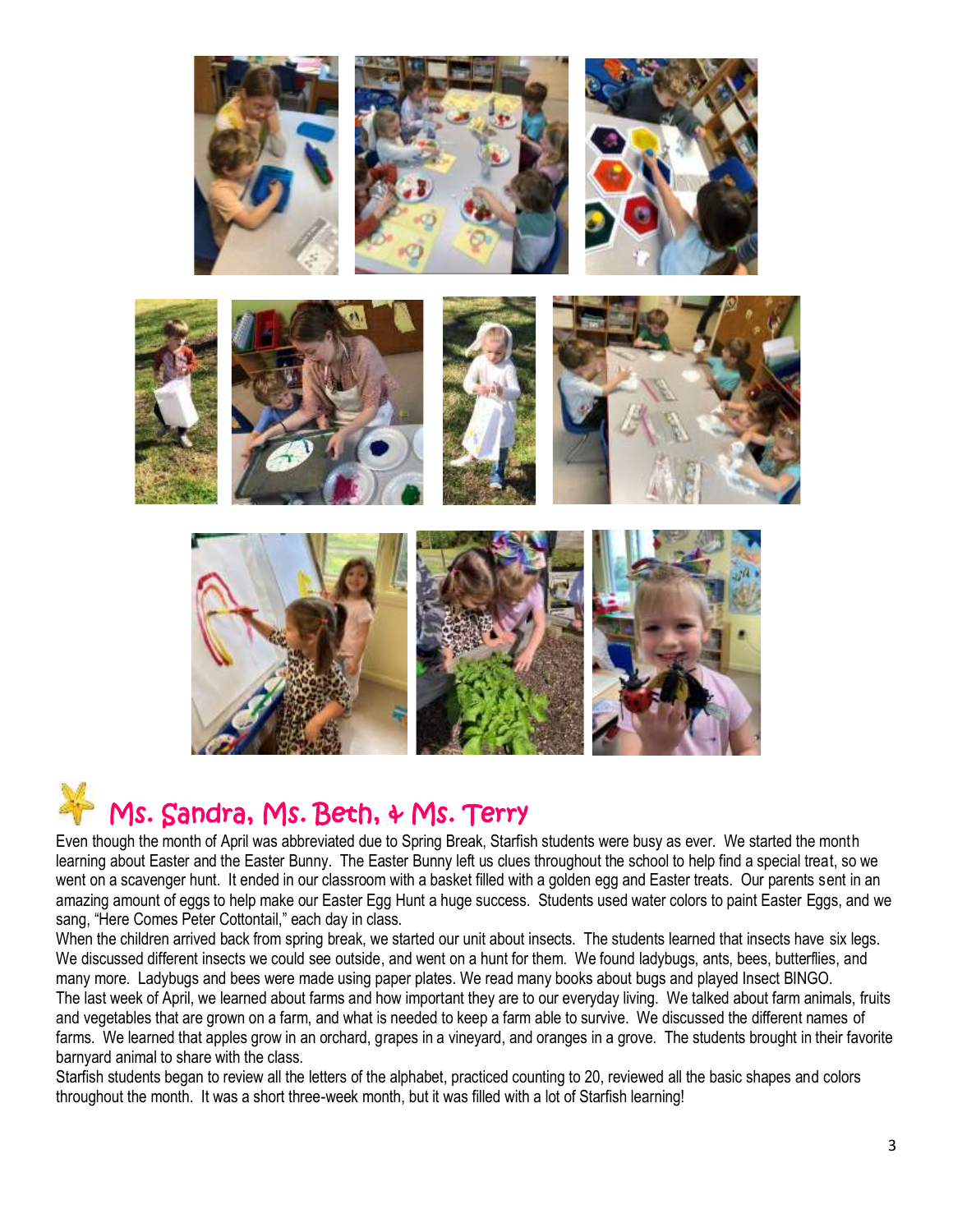

### Ms. Karen & Ms. Patsy

April was a fun month for the Sea Turtles. We celebrated Easter with an Easter egg hunt. We discussed Earth Day by talking about recycling and reusing objects. We collected old socks to be recycled into dog bed stuffing. We also painted water bottles and made them into fish. We always enjoy doing process art projects. This month we made spin art with a salad spinner, created butterflies with coffee filters and eye droppers, and painted Earths using shaving cream and water colors. The Sea Turtles have really enjoyed the warm spring weather and we go outside as much as possible. We visit our garden and have been watching our potato plants grow. Hopefully, we will be able to harvest our crop before we get out of school at the end of May. And finally, we planted sunflower seeds. We are looking forward to May.

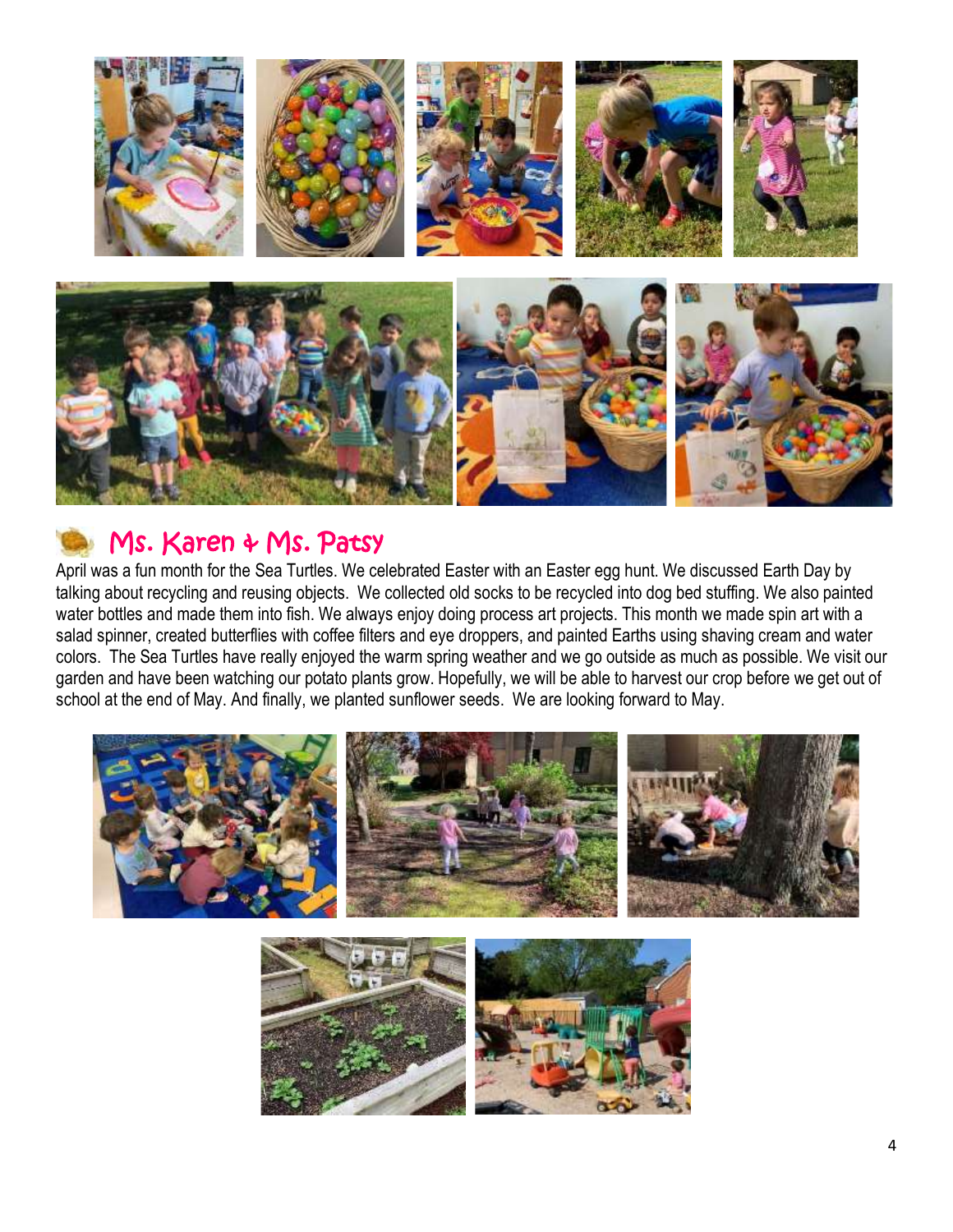

Boy, have we lucked out with the beautiful weather! We were able to do so much outside this month, and most of it was Easter and Earth Day themed! We continued on with a couple of our spring flower games in the beginning of the month and then quickly turned to Easter before heading out for spring break.

Some of our Easter games included an Easter egg roll, egg launching from our parachutes, and a good old fashion Easter egg hunt in the field! After spring break, we focused on Earth Day, did a scavenger hunt, and picked up trash! I'm so grateful for the time that I spend with children on Tuesday mornings! Hopefully I will see lots of their faces in my June camp!



# Maestra Mercedes

Hola familias! I hope you had a fantastic Spring Break and Easter! My brother came to visit all the way from Spain to celebrate my birthday with me, so it was a very special one! Your children did an amazing job with their color by number Spanish Easter lessons! It was a fantastic way for them to practice their colors and numbers at the same time! The Sea Turtles finished their number lessons and we are now working on our Farm Animal lesson. They loved the purple cow last week! We still practice our colors and numbers each class and dance to our crazy videos. The Starfish and Stingray classes finished their Number Book. What can I say about the fantastic job they did? Those books looked amazing! We are now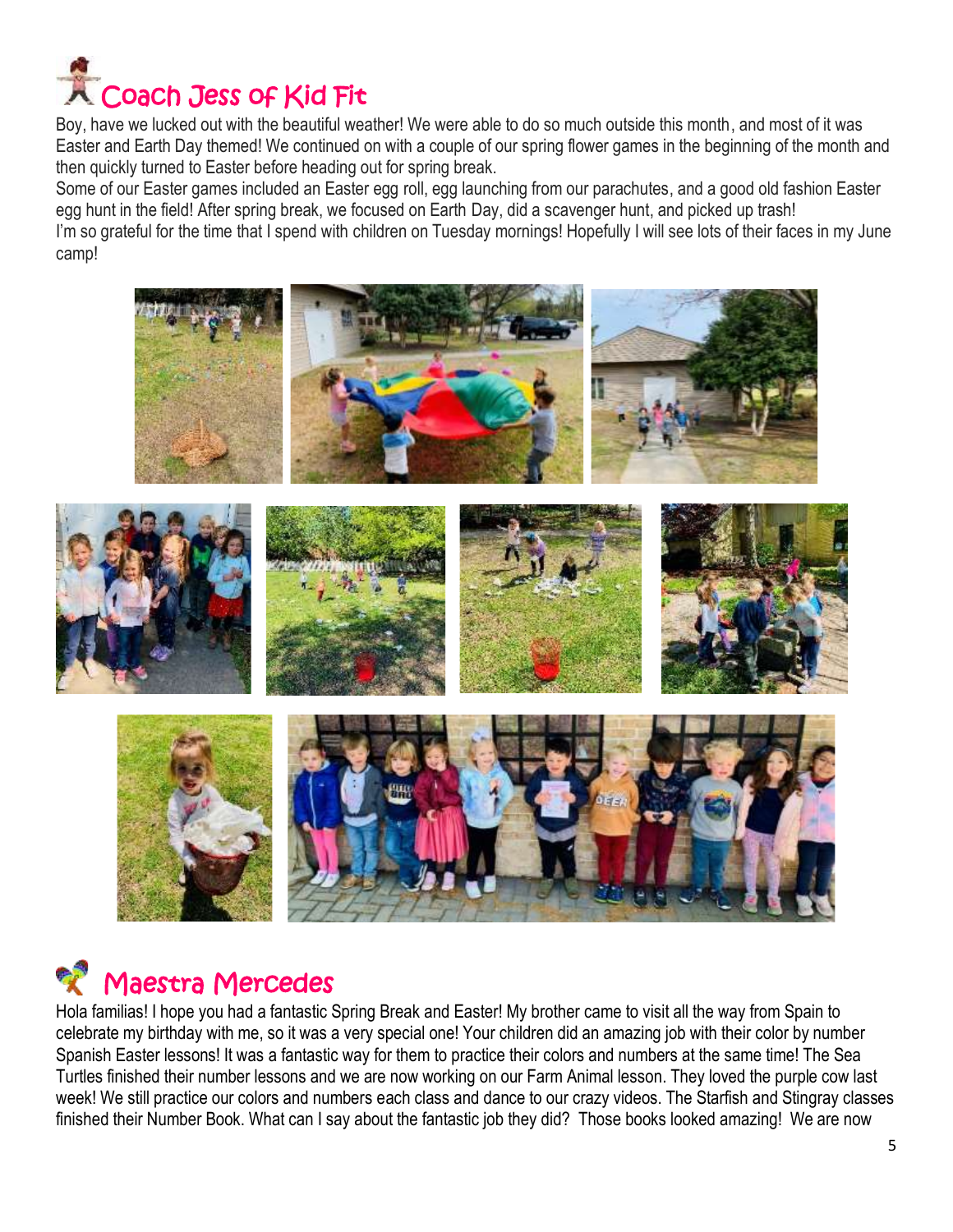working on a new book about their favorite fruits and, so far, they look beautiful! We continue to practice our numbers all the way to 20 and watch our videos about farm animals and fruits.

The Sea Otters are still working on their food lesson. It is a long one, and they are learning a lot of vocabulary at the same time that they practice their colors. We are almost finished with the lesson, so you will soon see what a fantastic job they did!!! Gracias!!

[https://www.youtube.com/watch?v=YwYckV5hLjI&list=RDYwYckV5hLjI&start\\_radio=1](https://www.youtube.com/watch?v=YwYckV5hLjI&list=RDYwYckV5hLjI&start_radio=1) Los animales de la granja <https://www.youtube.com/watch?v=ZiNFXntWOJw&list=RDYwYckV5hLjI&index=2> Los numeros 1-10 <https://www.youtube.com/watch?v=N9TTN5smxcs>Las frutas



### Ms. Claudia of the Music and Art Studio

## **The students of ASDS invite you to join them for their Spring Art Show Wednesday, May 11th ,6:00 - 7:30.**

**An evening of celebrating art, awesome auction items, and fun for the whole family.**







#### $\begin{array}{c} \begin{array}{c} \begin{array}{c} \begin{array}{c} \end{array}\\ \end{array} \end{array} \end{array} \end{array}$ **There is no smART without ART! See you at the Art Show!**